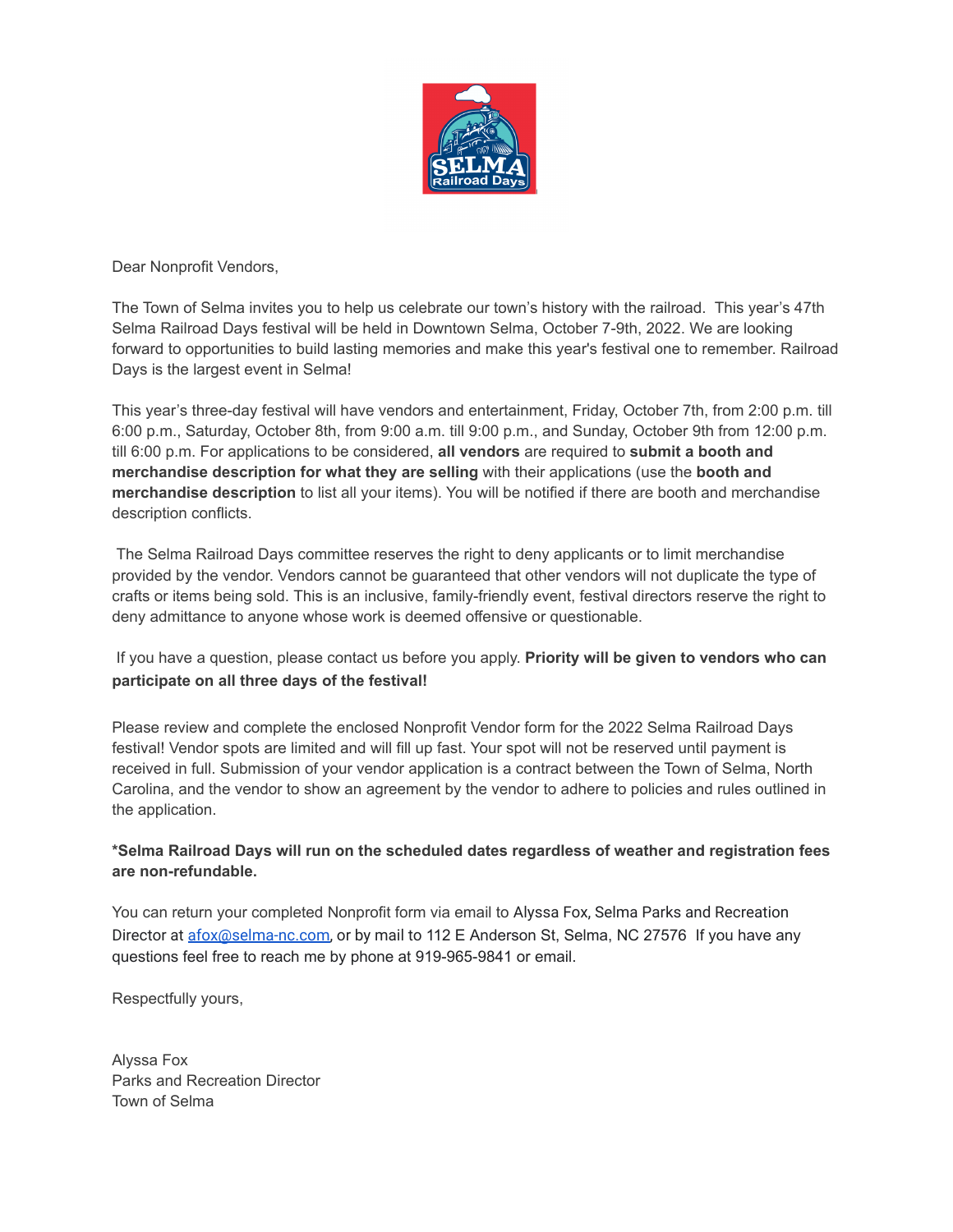

**Yes, I want to be a Nonprofit Vendor at the 2022 Selma Railroad Days to be held on Friday, October 7th, Saturday, October 8th & Sunday, October 9th, in Historic Downtown Selma.**

| BUSINESS NAME: New York State State State State State State State State State State State State State State State State State State State State State State State State State State State State State State State State State |  |  |
|-------------------------------------------------------------------------------------------------------------------------------------------------------------------------------------------------------------------------------|--|--|
|                                                                                                                                                                                                                               |  |  |
|                                                                                                                                                                                                                               |  |  |
|                                                                                                                                                                                                                               |  |  |
| NC Dept of Revenue Registration Number (Required for vendors selling items): _______________                                                                                                                                  |  |  |
| Employer Identification Number (EIN): _________________________                                                                                                                                                               |  |  |
|                                                                                                                                                                                                                               |  |  |
| *All festival communications will be directed to the primary contact at the email address provided.                                                                                                                           |  |  |
| BOOTH AND MERCHANDISE DESCRIPTION (S) Please list all items you are selling or promoting.                                                                                                                                     |  |  |
|                                                                                                                                                                                                                               |  |  |
|                                                                                                                                                                                                                               |  |  |

**The Selma Railroad Days Festival Committee reserves the right to accept or deny any registration forms. Priority will be given to Vendors that can commit to all 3 days of the festival. Beginning June 15, Vendors will be notified of approval within two weeks of the application being received.**

**\_\_\_\_\_\_\_\_\_\_\_\_\_\_\_\_\_\_\_\_\_\_\_\_\_\_\_\_\_\_\_\_\_\_\_\_\_\_\_\_\_\_\_\_\_\_\_\_\_\_\_\_\_\_\_\_\_\_\_\_\_\_\_\_\_\_\_\_\_\_\_\_\_\_\_\_\_\_\_\_\_\_\_\_ \_\_\_\_\_\_\_\_\_\_\_\_\_\_\_\_\_\_\_\_\_\_\_\_\_\_\_\_\_\_\_\_\_\_\_\_\_\_\_\_\_\_\_\_\_\_\_\_\_\_\_\_\_\_\_\_\_\_\_\_\_\_\_\_\_\_\_\_\_\_\_\_\_\_\_\_\_\_\_\_\_\_\_\_ \_\_\_\_\_\_\_\_\_\_\_\_\_\_\_\_\_\_\_\_\_\_\_\_\_\_\_\_\_\_\_\_\_\_\_\_\_\_\_\_\_\_\_\_\_\_\_\_\_\_\_\_\_\_\_\_\_\_\_\_\_\_\_\_\_\_\_\_\_\_\_\_\_\_\_\_\_\_\_\_\_\_\_\_**

## **VENDOR FEES**

| Number of spaces needed (10' wide x10' deep)                                  |  |
|-------------------------------------------------------------------------------|--|
| Friday October 7th 2:00 p.m. to 6:00 p.m. (Only) \$100.00 per space           |  |
| Saturday October 8th 9:00 a.m to 9:00 p.m. (Only) \$150.00 per space          |  |
| Sunday October 9th 12:00 p.m. to 6:00 p.m. (Only) \$75.00 per space           |  |
| Friday October 7th & Saturday (Only) \$220.00 per space                       |  |
| Friday, Saturday & Sunday \$300.00 per space                                  |  |
| Electricity needed: __ yes ___ no \$25.00 per space, Availability is limited! |  |
| <b>Total Enclosed</b>                                                         |  |

Payment can be remitted by check to **Selma Railroad Days, 114 North Raiford St. Selma, NC 27576,** or by **credit card over the phone (requires an additional 3.5% processing fee).** Thank you for your support! If you have any questions, please contact **Alyssa Fox at, 919-965-9841 ext. 8001.**

\*Please note, Selma Railroad Days Festival is a **RAIN OR SHINE** event! Registration forms must be received in the office no later than **September 1st, 2022!**

\*Please submit payment within **1 week** after receiving approval notification to secure your spot!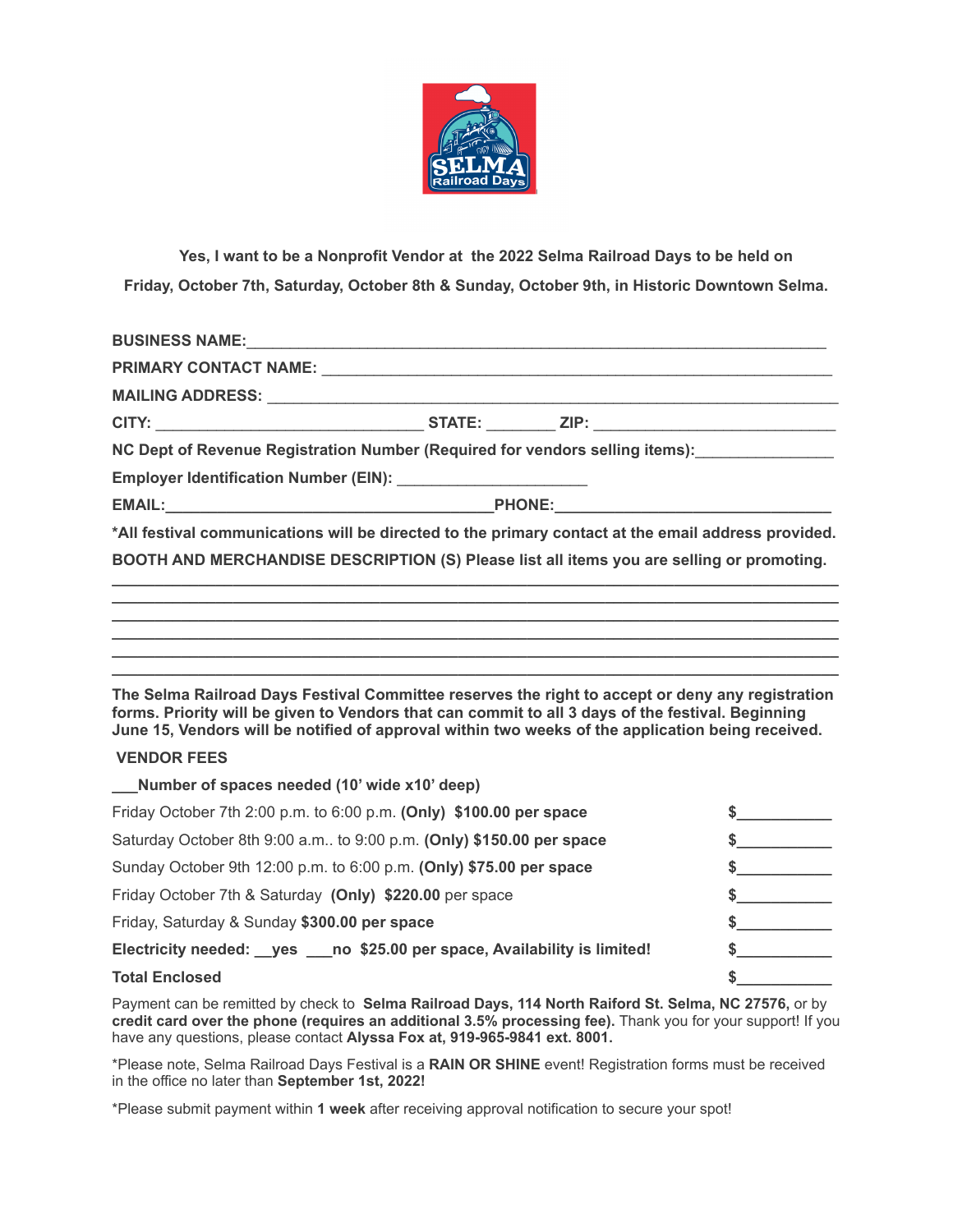

## Vendors are required to initial beside each policy and rule; that you have read and agree to adhere **to them. Submit this document with your application to be considered:**

I understand that Selma Railroad Days Festival is a **RAIN OR SHINE** event! Registration forms must be received in the office no later than **September 1st, 2022!** I understand that there will be **no refund issued for my registration fee once it has been submitted.**

**Initial:\_\_\_\_\_\_\_\_**

**Vendor hours:** All vendors are required to stay open from: Friday, October 7th, 2:00 p.m. to 6:00 p.m. Saturday, October 8th, 9:00 a.m. to 6:00 p.m.

Sunday, October 9th, 12:00 p.m. to 6:00 p.m.

\* Due to safety reasons, vehicles will not be allowed back into the streets until after the festival closes each day. All vendors will be **required** to be open during festival hours at their assigned locations. Vendors will **not** be allowed to close their booths before the end of festival hours at their assigned locations. This rule applies to **every** vendor.

#### **Nonprofit Vendor:**

All non–profits must make an application to the Selma Railroad Days Committee. An accurate description of what your organization will be promoting, doing, and/or selling products must be provided in the **booth and merchandise description section of the application. A clear photo representing each category you are entering must be forwarded with your application, even if you are a returning exhibitor.** The applicant/organization can give away information about the organization. The photos will be used in selecting nonprofits and eliminating ineligible applicants. Be sure to include **clear photos as they determine your acceptance to the festival. Photos will not be returned!** Submission of an application does not guarantee booth space. Vendors will be notified once an application has been approved and will have 1 week to issue payment to secure booth space. Selma Railroad Days committee members and festival directors have sole discretion on the acceptability of work and reserve the right to remove any items from exhibitor's booths. Vendors cannot be guaranteed that other vendors will not duplicate the type of crafts or items being sold. Each booth space will measure approximately 10' wide x 10' deep. Vendors will need to supply their table(s), chair(s), staff, drop cords, and tents if they desire them.

#### **Set-up:**

Once your registration is received, approved and full payment has been made, you will receive an email with complete instructions on arrival time and set up within **two weeks** of the festival. Please follow all signage as you arrive. Bring as few vehicles as possible into the festival area. Unload your vehicle in your space. Then park your vehicles in the designated lot, then return to your booth for setup. **Do not leave extra vehicles parked on the side of the street while you set up.** This will prevent you from blocking other vendors from trying to unload.

#### **Power:**

If you need electricity you pay an extra \$25.00 electricity charge per space. There will be limited spots available. Please be sure that all electrical cords are heavy-duty and can be used outdoors. If you do not have the proper equipment needed to plug into our outlets, you will not be able to use our electricity. We will not be providing an alternate outlet for you. Do not run your extension cords through the water. You

**Initial:\_\_\_\_\_\_\_\_**

**Initial:\_\_\_\_\_\_\_\_**

**Initial:\_\_\_\_\_\_\_\_**

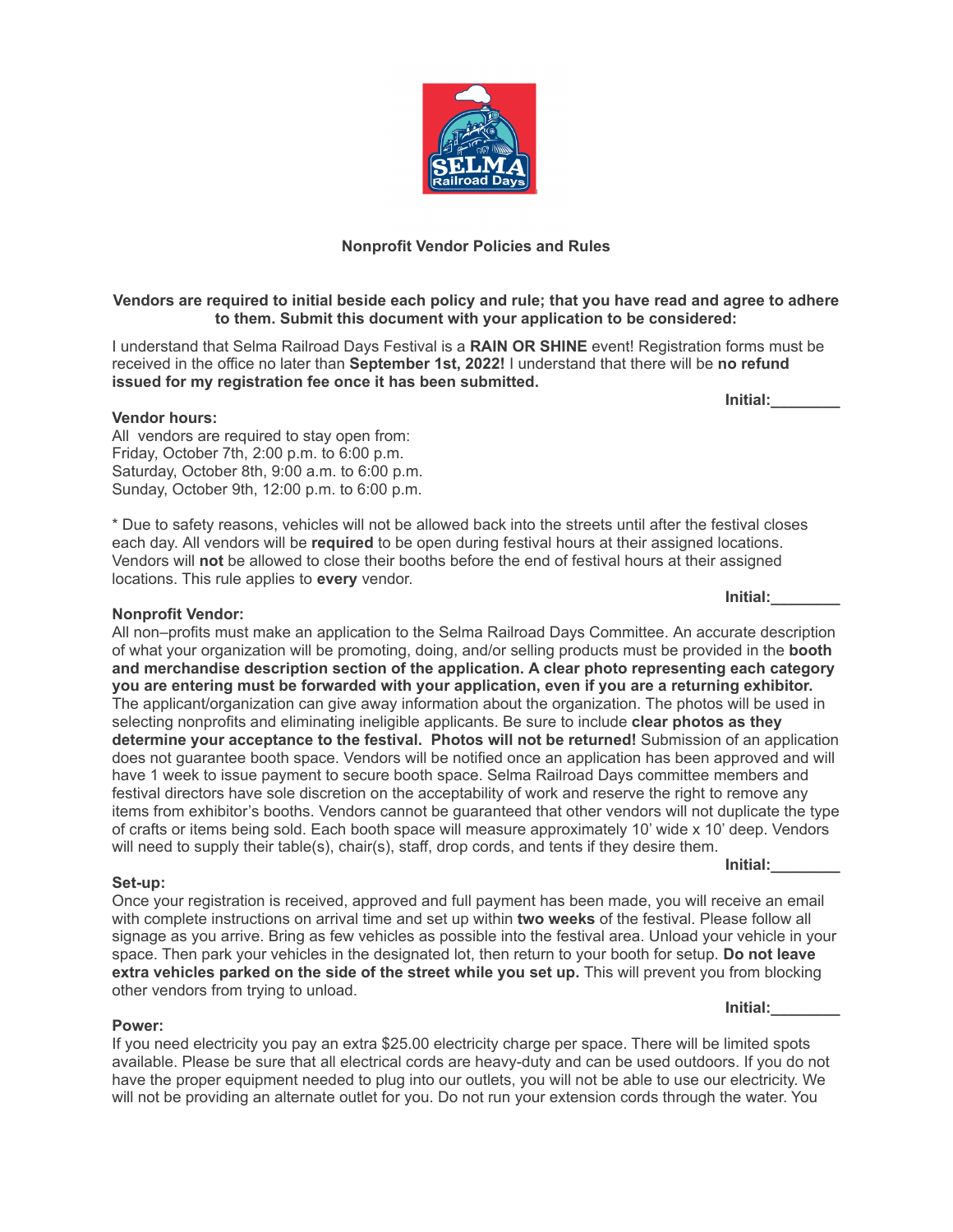will also need to have a cord cover (i.e. rubber mat, appropriate tape, etc.) to put over your cord to avoid anyone tripping. Tampering with electrical outlets or panels is prohibited and will result in a \$500 tampering fee and dismissal from the festival and future events in the Town of Selma.

## **Booth Space:**

Each vendor will be assigned specific booth space. The Booth area must be staffed throughout the day by you. Vendors are expected to keep their spaces in good order during the festival. Displays must stay within the perimeters of the assigned space. All boxes must be stored out of sight. Each vendor is responsible for the safety and securing of your booth merchandise. There will be overnight security. However, the Town of Selma and the management of Selma Railroad Days are **NOT** responsible for any losses or damages. Vendors and their staff are required to remain within their assigned booth area. Solicitation, strolling sales, wandering to pass out information, handbills, or brochures is prohibited during the festival. There is no selling or giving away drinks including water at non-food booths unless authorized by the Selma Railroad Days committee. Violation of this rule will result in vendors being asked to leave the festival immediately.

## **Re-Stocking:**

Approximately 10,000 people attended Selma Railroad Days in 2019. You may need to restock supplies during the event. Be prepared to transport your supplies by walking or wheeling them to your booth from the end of the street during the festival. Vehicles will not be allowed on festival streets from 12:00 p.m. to 10:00 p.m. on Friday, 8:30 a.m. – 10:00 p.m. on Saturday, and 10:00 a.m. to 7:00 p.m. on Sunday.

#### **Breakdown:**

Breakdown time will be between 9:00 p.m. to 10:30 p.m. Friday, 9:00 to 10:30 p.m. Saturday, and 6:00 pm-7:00 pm Sunday only. Vendors are responsible for cleaning up after themselves and throwing away their trash in bins located throughout the festival. If any "trace" is found (i.e. trash, paper, goodie bags, etc.) from a vendor after the festival, that vendor will be unable to participate in future festivals. **Initial:\_\_\_\_\_\_\_\_**

#### **Street Closures:**

**Sales Tax:**

Due to safety concerns Raiford Street will remain closed to vehicle access from, 12:00 p.m. to 10:00 p.m. on Friday, 8:30 a.m. – 10:00 p.m. on Saturday, and from 10:00 a.m. to 7:00 p.m. on Sunday. Vendors are responsible for unloading and disassembling their booths in the designated area during their assigned time. Other streets may be blocked (and will be listed in your arrival instructions before the festival). **SET UP MUST BE COMPLETED, AND ALL VEHICLES MOVED OUT OF THE FESTIVAL AREA BY 11:00 AM FRIDAY, 8:30 AM SATURDAY, AND 11:00 AM SUNDAY.**

## **North Carolina Department of Revenue Certificate of Registration:**

Vendors conducting sales must prominently display their valid certificate of registration from the North Carolina Department of Revenue. More information can be found at http://www.dornc.com.

Vendors are responsible for collecting and reporting sales tax. You can get your North Carolina Sales Tax ID Number if you don't already have one. This can be obtained by filling out an NC-BR form or completing the form online. The website of the NC Department of Revenue is www.dornc.com. You can also call the NC Department of Revenue for information at 1-877-252-3052.

**Initial:\_\_\_\_\_\_\_\_**



**Initial:\_\_\_\_\_\_\_\_**

**Initial:\_\_\_\_\_\_\_\_**

**Initial:\_\_\_\_\_\_\_\_**

**Initial:\_\_\_\_\_\_\_\_**

**Initial:\_\_\_\_\_\_\_\_**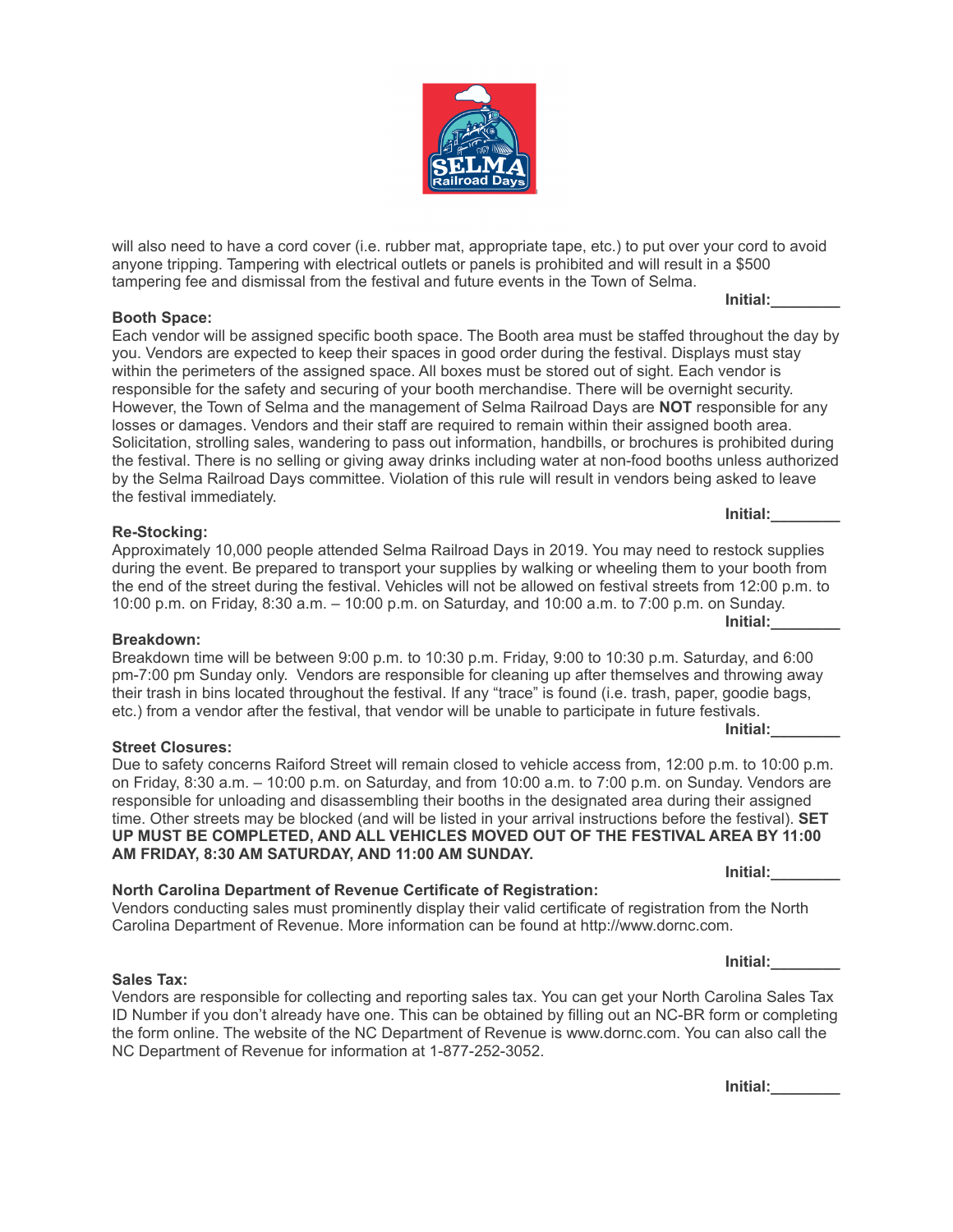

## **Code of Conduct:**

Selma Railroad Days is an inclusive environment and festival safety is critical to all of us! We all must work together to have a memorable and safe Selma Railroad Days festival. All vendors are required to follow all rules and regulations set forth by the Town of Selma. Vendors must conduct themselves professionally and courteously when interacting with festival-goers, fellow vendors, and festival organizers. All printed or visible materials must have clean and appropriate language. Vendors failing to follow this rule will be asked to shut down booth operations and will be escorted out of the festival area. Registration fees will not be refunded and you will not be allowed back to future festivals.

**Initial:\_\_\_\_\_\_\_\_ Please print, sign and date indicating that you have read and agree to the policies and rules.**

**Printed Name**:\_\_\_\_\_\_\_\_\_\_\_\_\_\_\_\_\_\_\_\_\_\_\_\_\_\_\_\_\_\_\_\_\_\_\_**Signature:**\_\_\_\_\_\_\_\_\_\_\_\_\_\_\_\_\_\_\_\_\_\_\_\_\_\_\_\_

**Date:**\_\_\_\_\_\_\_\_\_\_\_\_\_\_\_\_\_\_\_\_\_\_\_\_\_\_\_\_\_\_\_\_\_\_\_\_

For additional information, please contact Alyssa Fox, Selma Parks and Recreation Director at [afox@selma-nc.com,](mailto:afox@selma-nc.com) or by phone at 919-965-9841 or by email.